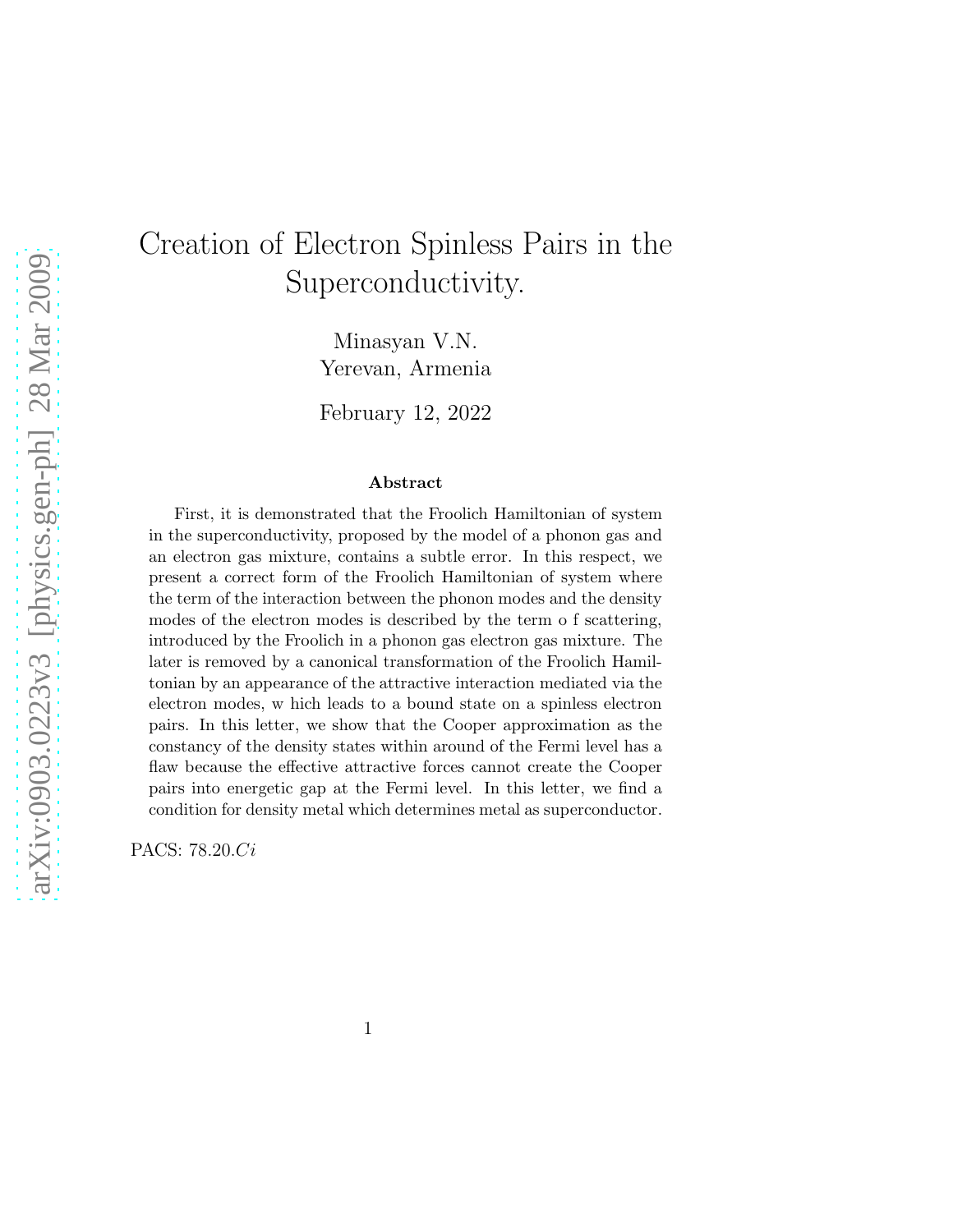#### 1. Introduction.

It is well known a lot various models [1-3] for theoretical investigations of the superconductivity. In 1928, Sommerfeld-Bloch had presented the model of individual electrons, which are moved in homogenous positive background of ions lattice, which considers the given system as electro-neutral. This model gives a good describing of the property metals, but it cannot explain superconductivity. Therefore, to solve the problem of superconductivity, the Frölich had proposed to take into consideration the action of a vibration of ions lattice on a moving of free electrons. The later creates the effective attractive forces between electron modes as well as phonon modes [4]. In this letter, we show that the Frölich Hamiltonian contains a subtle error. The correction form of later leads to creation of the term effective interaction only between electron modes but not between phonon modes as it is stated by the Frölich  $[4]$ . Hence, we also remark the theory of superconductor, presented by Bardeen, Cooper and Schrieffer [5], and by Bogoliubov [6] (BCSB), which asserts that at the Fermi level, the Frölich effective attractive potential between electrons leads to shaping of two electrons with opposite spins into the Cooper pairs [7]. In this letter, it is demonstrated that Cooper pairs cannot be created by action an effective attractive forces between electrons around Fermi level. However, the model of a phonon gas -electron gas mixture for superconductor, due to an application canonical transformation of the correct form Froolich Hamiltonian of system, the term of the interaction between the density of the phonon modes and the density of the electron modes is removed by meditated an effective attractive interaction between the electron modes, which in turn determines a bound state on spinless electron pair.

### 2. Analysis.

We now attempt to describe the thermodynamic property of the model a phonon-electron gas mixture confined in a box of volume  $V$ . In this context, we consider a electron gas as an ideal Fermi gas consisting of  $n$  free electrons with mass  $m_e$  which interact with the phonon modes of the lattice by the constancy interaction which was introduced by the Froolich [4]. The main part of the Froolich Hamiltonian consists of the term of the Hamiltonian of the phonon excitations and the term of the Hamiltonian of an ideal Fermi electron gas as well as the term of the interaction between the density of the phonon excitations and the density of the electron modes:

$$
\hat{H} = \sum_{\vec{k},\sigma} \varepsilon_{\vec{k}} \hat{a}^+_{\vec{k},\sigma} \hat{a}_{\vec{k},\sigma} + \sum_{\vec{w}} \hbar w s \hat{b}^+_{\vec{w}} \hat{b}_{\vec{w}} + i \sum_{\vec{w},\vec{k}} D_w \left( \hat{b}_{\vec{w}} \hat{\varrho}^+_{\vec{w}} - \hat{b}^+_{\vec{w}} \hat{\varrho}_{\vec{w}} \right) \tag{1}
$$

where  $\hat{a}^+_{\vec{k},\sigma}$  and  $\hat{a}_{\vec{k},\sigma}$  are, respectively, the Fermi operators of creation and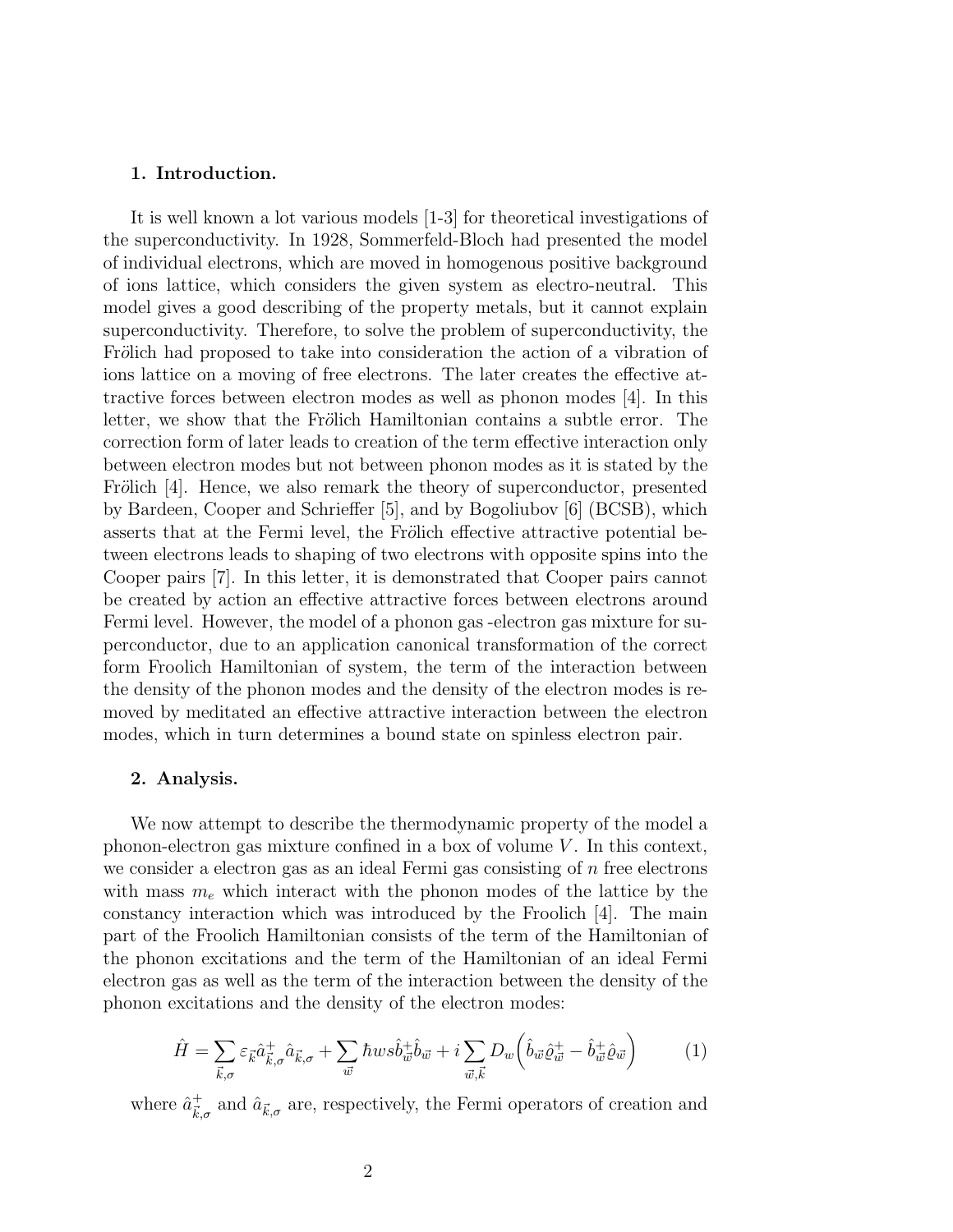annihilation for free electron with wave-vector  $\vec{k}$  and energy  $\varepsilon_{\vec{k}} = \frac{\hbar^2 k^2}{2m_e}$  $rac{h^2k^2}{2m_e}$ , by the value of its spin z-component  $\sigma = \frac{1}{2}$  $\frac{1}{2}$ ; *s* is the velocity of phonon;  $\hat{b}^+_{\vec{w},\sigma}$ and  $\hat{b}_{\vec{w},\sigma}$  are, respectively, the Bose operators of creation and annihilation for free phonon with wave-vector  $\vec{w}$  and energy $\hbar ws$ ;  $D_w$  is the constant of the interaction between the density of the phonon excitations and the density modes of the electrons which equals to  $D_w = \sqrt{\frac{\alpha \hbar ws}{V}}$  $\frac{\hbar ws}{V}$  (where  $\alpha = \frac{C^2}{2Ms^2}$  $rac{C^2}{2Ms^2\frac{n}{V}}$  is the constant charactering of a metal;  $C$  is the constant of the interaction;  $M$ is the mass of ion);  $\hat{\varrho}_{\vec{w}}$  is the density operator of the electron modes with wave vector  $\vec{w}$  which is defined as:

$$
\hat{\varrho}_{\vec{w}} = \sum_{\vec{k},\sigma} \hat{a}^+_{\vec{k}-\vec{w},\sigma} \hat{a}_{\vec{k},\sigma} \tag{2}
$$

and

$$
\hat{\varrho}_{\vec{w}}^+ = \sum_{\vec{k},\sigma} \hat{a}_{\vec{k},\sigma}^+ \hat{a}_{\vec{k}-\vec{w},\sigma} \tag{3}
$$

where  $\hat{\varrho}_{\vec{w}}^+ = \hat{\varrho}_{-\vec{w}}$ 

Hence, we note that the Fermi operators  $\hat{a}^+_{\vec{k},\sigma}$  and  $\hat{a}_{\vec{k},\sigma}$  satisfy to the Fermi commutation relations  $[\cdot \cdot \cdot]_+$  as:

$$
\left[\hat{a}_{\vec{k},\sigma},\hat{k}_{\vec{p}',\sigma'}^+\right]_+ = \delta_{\vec{k},\vec{k'}} \cdot \delta_{\sigma,\sigma'} \tag{4}
$$

$$
[\hat{a}_{\vec{k},\sigma}, \hat{a}_{\vec{k}',\sigma'}]_+ = 0 \tag{5}
$$

$$
[\hat{a}^+_{\vec{k},\sigma}, \hat{k}^+_{\vec{p'},\sigma'}]_+ = 0 \tag{6}
$$

On other hand, the Bose operators  $\hat{b}^+_{\vec{w}}$  and  $\hat{b}_{\vec{w}}$  satisfy to the Bose commutation relations  $(\cdot \cdot \cdot)$  as:

$$
\left(\hat{b}_{\vec{w}}, \hat{b}_{\vec{w'}}^+\right) = \delta_{\vec{w}, \vec{w'}}\tag{7}
$$

$$
\left(\hat{b}_{\vec{w}}, \hat{b}_{\vec{w'}}\right) = 0\tag{8}
$$

$$
\left(\hat{b}_{\vec{w}}^{+}, \hat{b}_{\vec{w'}}^{+}\right) = 0\tag{9}
$$

Obviously, the Bose- operator  $\hat{b}_{\vec{w}}$  commutates with the Fermi operator  $\hat{a}_{\vec{k},\sigma}$ , which it means that the phonon excitations and electron modes are an independent.

We now show that the Hamiltonian of system  $H$  in (1), proposed by the Frölich at solving of the problem superconductivity (please, see the Equation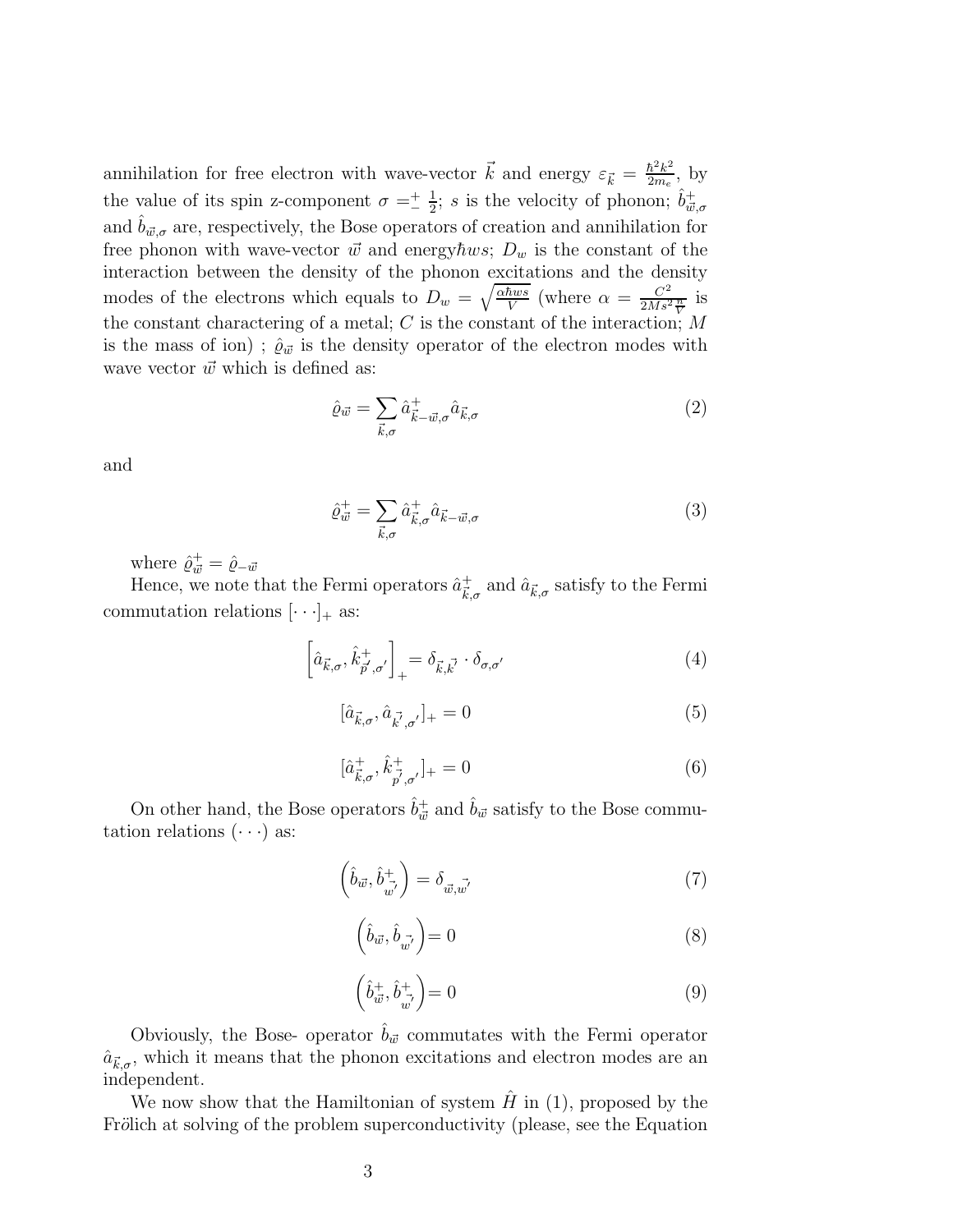$(15)$  in H. Frölich, Proc.Roy. Soc,  $\mathbf{A215}$ , 291-291 (1952) in the reference [4] ), contains a subtle error in the term of the interaction between the density of phonon modes and the density of electron modes which represents a third term in right side of (1). Indeed, the later is described by two sums, one from which goes by a wave vector  $\vec{w}$  but other sum goes through by a wave vector  $\vec{k}$ . This fact contradicts to the definition of the density operator of the electron modes  $\hat{\varrho}_{\vec{w}}(2)$  which in turn already contains the sum by the wave vector  $\vec{k}$ , and therefore, it is not a necessary to take into account so-called twice summation from  $\vec{k}$  and  $\vec{w}$  for describing of the term of interaction between the density of phonon modes and the density of electron modes. Thus, the correct form of the Frölich Hamiltonian, due to the definition of the density operator of the electron modes  $\hat{\varrho}_{\vec{w}}$ , must be presented as:

$$
\hat{H} = \hat{H}_0 + \hat{H}_1 + \hat{H}_2 \tag{10}
$$

where

$$
\hat{H}_0 = \sum_{\vec{k},\sigma} \varepsilon_{\vec{k}} \hat{a}^+_{\vec{k},\sigma} \hat{a}_{\vec{k},\sigma} \tag{11}
$$

$$
\hat{H}_1 = \sum_{\vec{w}} \hbar w s \hat{b}_{\vec{w}}^{\dagger} \hat{b}_{\vec{w}} \tag{12}
$$

$$
\hat{H}_2 = i \sum_{\vec{w}} D_w \left( \hat{b}_{\vec{w}} \hat{\varrho}_{\vec{w}}^+ - \hat{b}_{\vec{w}}^+ \hat{\varrho}_{\vec{w}} \right) \tag{13}
$$

The later defines the correct form of the Frölich Hamiltonian. However, hence, we introduce new transformation of the Bose -operators of phonon modes  $\hat{b}^+_{\vec{w}}$  and  $\hat{b}_{\vec{w}}$  by the new Bose operators of phonon excitations  $\hat{c}^+_{\vec{w}}$  and  $\hat{c}_{\vec{w}}$ which help us to remove an anomalous term  $(13)$  in  $(10)$ :

$$
\hat{b}_{\vec{w}} = -i\hat{c}_{\vec{w}}\tag{14}
$$

and

$$
\hat{b}_{\vec{w}}^+ = i \hat{c}_{\vec{w}}^+ \tag{15}
$$

Then (12) and (13) in the (10) take a following forms:

$$
\hat{H}_1 = \sum_{\vec{w}} \hbar ws \hat{c}_{\vec{w}}^{\dagger} \hat{c}_{\vec{w}} \tag{16}
$$

$$
\hat{H}_2 = \sum_{\vec{w}} D_w \left( \hat{c}_{\vec{w}} \hat{\varrho}_{\vec{w}}^+ + \hat{c}_{\vec{w}}^+ \hat{\varrho}_{\vec{w}} \right) = \sum_{\vec{w}} D_w \hat{\varrho}_{\vec{w}} \left( \hat{c}_{\vec{w}} + \hat{c}_{\vec{w}}^+ \right) \tag{17}
$$

To allocate anomalous term in the Hamiltonian of system  $H$  in (10), presented by the term in  $(13)$ , the Frölich claims to use of a following approach which allows to do a canonical transformation for the operator  $H$ . Letting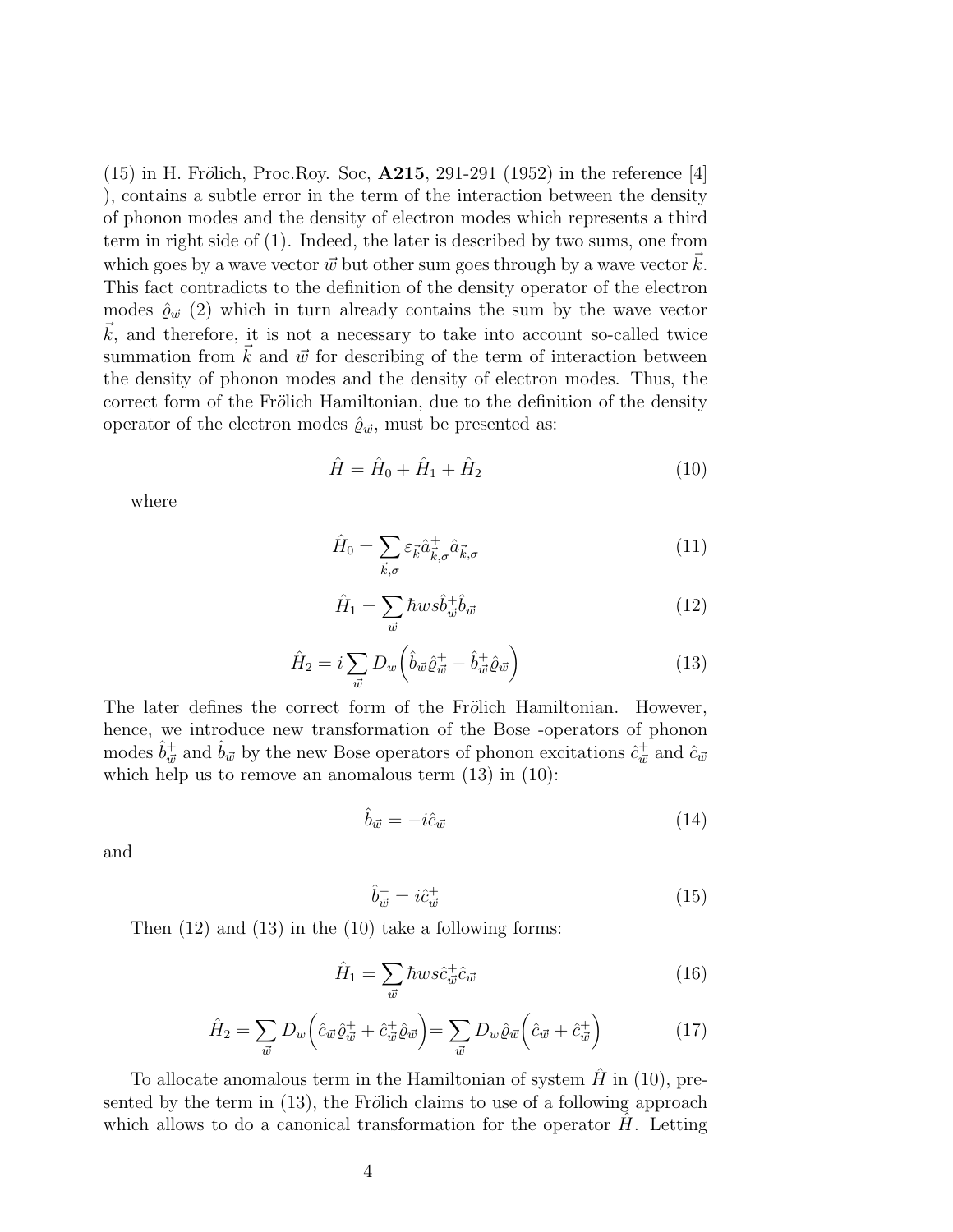that the operator  $\hat{S}$  satisfies to the condition  $\hat{S}^+ = -\hat{S}$  within introducing of new operator  $\tilde{H}$ :

$$
\tilde{H} = \exp\left(\hat{S}^+\right)\hat{H}\exp\left(\hat{S}\right) \tag{18}
$$

which is decayed by the following terms:

$$
\tilde{H} = \exp\left(\hat{S}^+\right)\hat{H}\exp\left(\hat{S}\right) = \hat{H} - (\hat{S}, \hat{H}) + \frac{1}{2}(\hat{S}, (\hat{S}, \hat{H})) - \cdots
$$
(19)

At least, we consider the Frolich introductions of following determinations as

$$
\hat{S} = \sum_{\vec{w}} \hat{S}_{\vec{w}} \tag{20}
$$

with the operator  $\hat{S}_{\vec{w}}$  presented by terms of new Bose-operators

$$
\hat{S}_{\vec{w}} = -\gamma_{\vec{w}} \hat{b}_{\vec{w}} + \gamma_{\vec{w}}^+ \hat{b}_{\vec{w}}^+ = i \gamma_{\vec{w}} \hat{c}_{\vec{w}} + i \gamma_{\vec{w}}^+ \hat{c}_{\vec{w}}^+ \tag{21}
$$

where

$$
\gamma_{\vec{w}} = \sum_{\vec{k},\sigma} \varphi(\vec{k}, \vec{w}) \hat{a}^+_{\vec{k},\sigma} \hat{a}_{\vec{k}-\vec{w},\sigma} \tag{22}
$$

and

$$
\gamma_{\vec{w}}^+ = \sum_{\vec{k},\sigma} \varphi^+(\vec{k}, \vec{w}) \hat{a}_{\vec{k}-\vec{w},\sigma}^+ \hat{a}_{\vec{k},\sigma} \tag{23}
$$

where  $\varphi(\vec{k}, \vec{w})$  is the c-number [4].

The fact, as removing of a subtle error in the Frolich Hamiltonian, claims to suggest that  $\varphi(\vec{k}, \vec{w}) = \varphi^+(\vec{k}, \vec{w}) = \varphi(\vec{w})$  where  $\varphi(\vec{w}) = \varphi(-\vec{w})$ . Then, the operators  $\gamma_{\vec{w}}$  and  $\gamma_{\vec{w}}^+$  take the following forms:

$$
\gamma_{\vec{w}} = \varphi(\vec{w}) \sum_{\vec{k}, \sigma} \hat{a}_{\vec{k}, \sigma}^{\dagger} \hat{a}_{\vec{k} - \vec{w}, \sigma} = \varphi(\vec{w}) \hat{\varrho}_{\vec{w}}^+ \tag{24}
$$

and

$$
\gamma_{\vec{w}}^+ = \varphi(\vec{w}) \sum_{\vec{k},\sigma} \hat{a}_{\vec{k}-\vec{w},\sigma}^+ \hat{a}_{\vec{k},\sigma} = \varphi(\vec{w}) \hat{\varrho}_{\vec{w}} \tag{25}
$$

which by inserting into  $(21)$  with using of  $(20)$ , we obtain

$$
\hat{S} = \sum_{\vec{w}} \hat{S}_{\vec{w}} = \sum_{\vec{w}} \varphi(\vec{w}) \hat{\varrho}_{\vec{w}} \left(\hat{c}_{-\vec{w}} - \hat{c}_{\vec{w}}^{+}\right)
$$
(26)

at application of conditions  $\hat{\varrho}_{-\vec{w}}^+ = \hat{\varrho}_{\vec{w}}$  and  $\varphi(-\vec{w}) = \varphi(\vec{w})$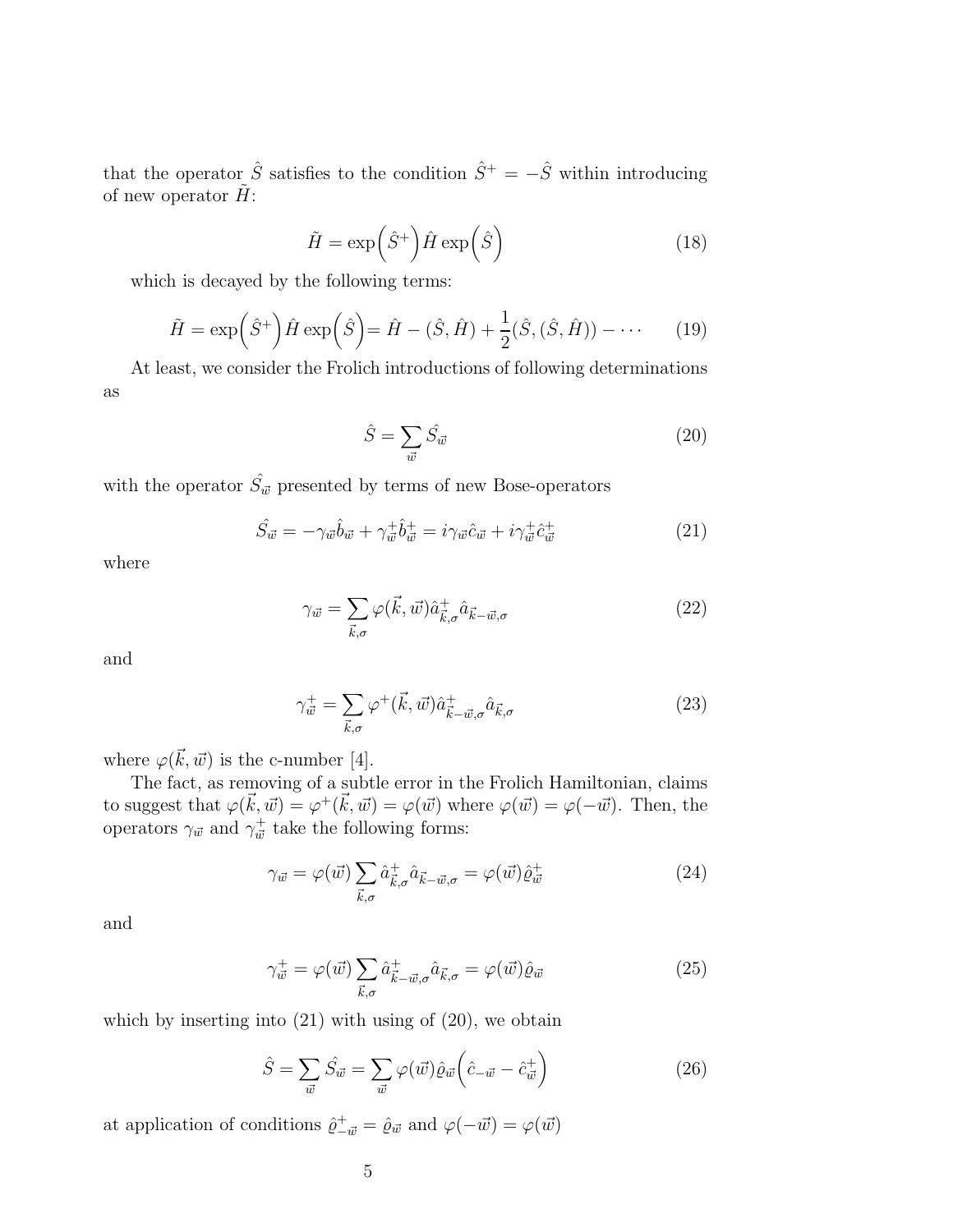In analogy manner,

$$
\hat{S}^{+} = \sum_{\vec{w}} \hat{S}_{\vec{w}}^{+} = \sum_{\vec{w}} \varphi(\vec{w}) \hat{e}_{\vec{w}}^{+} \left( \hat{c}_{-\vec{w}}^{+} - \hat{c}_{\vec{w}} \right) = -\sum_{\vec{w}} \varphi(\vec{w}) \hat{e}_{\vec{w}} \left( \hat{c}_{-\vec{w}} - \hat{c}_{\vec{w}}^{+} \right) \tag{27}
$$

For further our calculations, it needs to extend the form of Equation (16) and (17) in [4] within application  $\hat{H}_0$  from (11) and  $\hat{\varrho}_{\vec{w}}$  from (2), and then, we have

$$
\left(\gamma_{\vec{w}},\hat{H}_0\right) = -\varphi(\vec{w})\left(\sum_{\vec{k},\sigma} \varepsilon_{\vec{k}} \hat{a}_{\vec{k},\sigma}^+ \hat{a}_{\vec{k}-\vec{w},\sigma} - \sum_{\vec{k},\sigma} \varepsilon_{\vec{k}+\vec{w}} \hat{a}_{\vec{k}+\vec{w},\sigma}^+ \hat{a}_{\vec{k},\sigma}^-\right) = 0 \tag{28}
$$

and

$$
\left(\gamma_{\vec{w}},\hat{\varrho}_{\vec{w}}\right) = \left(\gamma_{\vec{w}},\sum_{\vec{k},\sigma}\hat{a}_{\vec{k}-\vec{w},\sigma}^{\dagger}\hat{a}_{\vec{k},\sigma}\right) = -\varphi(\vec{w})\left(\sum_{\vec{k},\sigma}\hat{n}_{\vec{k}-\vec{w},\sigma} - \sum_{\vec{k},\sigma}\hat{n}_{\vec{k},\sigma}\right) = 0 \quad (29)
$$

because  $\sum_{\vec{k},\sigma} \hat{n}_{\vec{k}-\vec{w},\sigma} = \sum_{\vec{k},\sigma} \hat{n}_{\vec{k},\sigma}$ .

On other hand, using of the commutation expressions:

$$
\left(\hat{c}_{\vec{w}}, \hat{c}_{\vec{w}'}^+ \hat{c}_{\vec{w}'}\right)]_+ = \hat{c}_{\vec{w}} \delta_{\vec{w}, \vec{w}'} \tag{30}
$$

and

$$
\left(\hat{c}_{\vec{w}}^+, \hat{c}_{\vec{w}'}^+ \hat{c}_{\vec{w}'}\right) = -\hat{c}_{\vec{w}}^+ \delta_{\vec{w}, \vec{w}'} \tag{31}
$$

We may calculate the commutation terms included in (19) by substitutions (26), (28) and (29) into (19). Thus, we arrive

$$
\left(\hat{S},\hat{H}\right) = \left(\hat{S},\hat{H}_0\right) + \left(\hat{S},\hat{H}_1\right) + \left(\hat{S},\hat{H}_2\right) \tag{32}
$$

where

$$
(\hat{S}, \hat{H}_0) = 0 \tag{33}
$$

$$
(\hat{S}, \hat{H}_1) = \sum_{\vec{w}} \varphi(\vec{w}) \hbar w s \hat{\varrho}_{\vec{w}} \left(\hat{c}_{-\vec{w}} + \hat{c}_{\vec{w}}^+\right)
$$
(34)

$$
(\hat{S}, \hat{H}_2) = 2 \sum_{\vec{w}} \varphi(\vec{w}) D_w \hat{\varrho}_{\vec{w}} \hat{\varrho}_{-\vec{w}} \tag{35}
$$

Thus,

$$
\left(\hat{S},\hat{H}\right) = sum_{\vec{w}}\varphi(\vec{w})\hbar ws \hat{\varrho}_{\vec{w}}\left(\hat{c}_{-\vec{w}} + \hat{c}_{\vec{w}}^{+}\right) + 2\sum_{\vec{w}}\varphi(\vec{w})D_{w}\hat{\varrho}_{\vec{w}}\hat{\varrho}_{-\vec{w}} \tag{36}
$$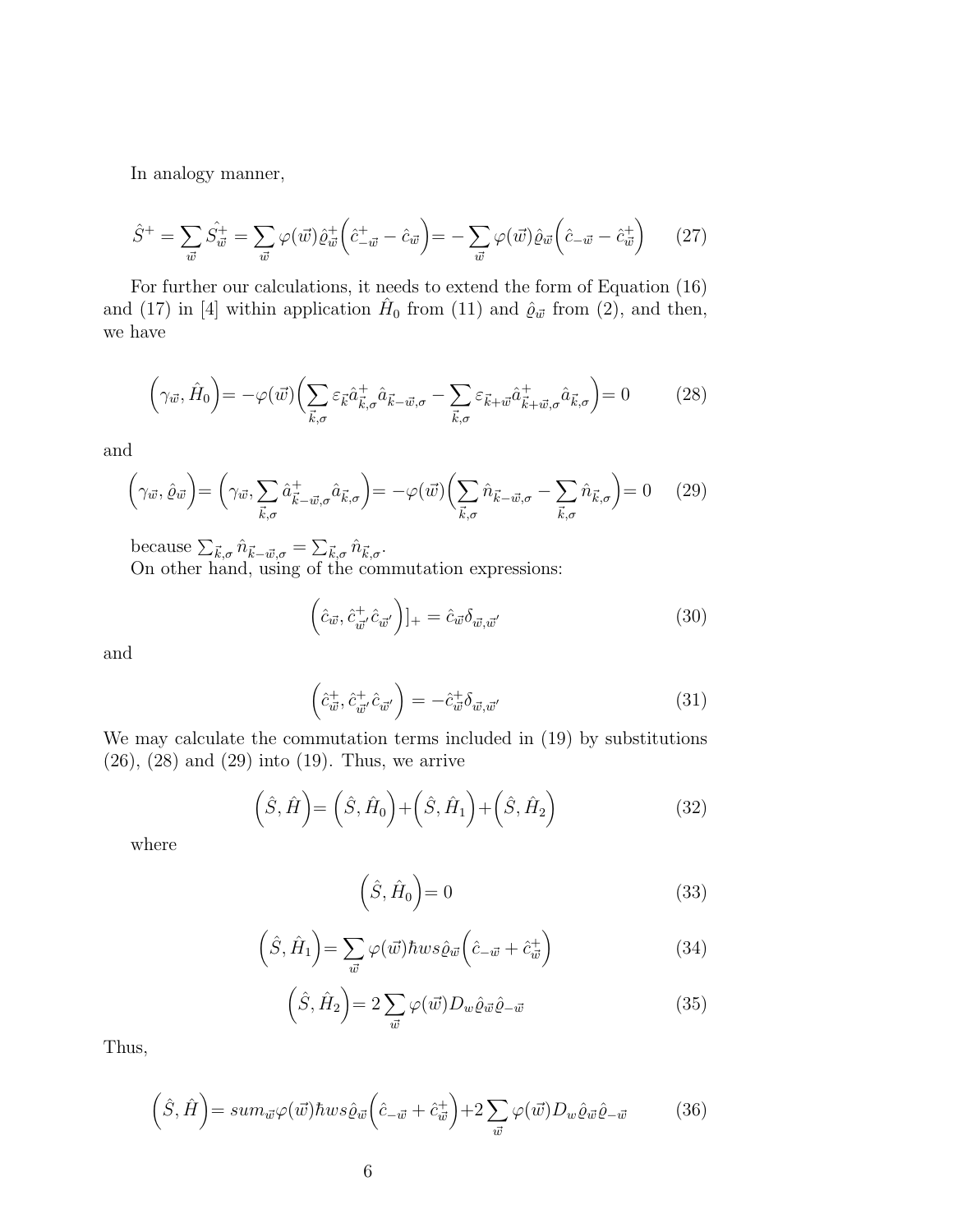In this respect, it is easy to show that

$$
\frac{1}{2}\left(\hat{S},\left(\hat{S},\hat{H}\right)\right) = -\sum_{\vec{w}}\varphi^2(\vec{w})\hbar ws \varrho_{\vec{w}}\hat{\varrho}_{-\vec{w}}\tag{37}
$$

and  $(\hat{S}, (\hat{S}, (\hat{S}, \hat{H}))) = 0$ 

In this context, the new operator  $\tilde{H}$  in (19) takes a following form:

$$
\tilde{H} = \sum_{\vec{k},\sigma} \varepsilon_{\vec{k}} \hat{a}^+_{\vec{k},\sigma} \hat{a}_{\vec{k},\sigma} + \sum_{\vec{w}} \hbar ws \hat{c}^+_{\vec{w}} \hat{c}_{\vec{w}} + \sum_{\vec{w}} D_w \left( \hat{c}_{\vec{w}} + \hat{c}^+_{-\vec{w}} \right) \hat{\varrho}_{-\vec{w}} - \n- \sum_{\vec{w}} \varphi(\vec{w}) \hbar ws \hat{\varrho}_{\vec{w}} \varphi(\vec{w}) \left( \hat{c}_{-\vec{w}} + \hat{c}^+_{\vec{w}} \right) - 2 \sum_{\vec{w}} \varphi(\vec{w}) D_w \hat{\varrho}_{\vec{w}} \hat{\varrho}_{-\vec{w}} + \n+ \sum_{\vec{w}} \varphi^2(\vec{w}) \hbar ws \varrho_{\vec{w}} \hat{\varrho}_{-\vec{w}} \tag{38}
$$

To find a value of  $\varphi(\vec{w})$ , we takes that the sum of a third and a fourth terms, in right side of (38), is zero:

$$
\varphi(\vec{w}) = \frac{D_w}{\hbar ws} \tag{39}
$$

In this respect, the new Hamiltonian of system (38) arrives to following form:

$$
\tilde{H} = \sum_{\vec{w}} \hbar ws \hat{c}_{\vec{w}}^{\dagger} \hat{c}_{\vec{w}} + \sum_{\vec{k},\sigma} \varepsilon_{\vec{k}} \hat{a}_{\vec{k},\sigma}^{\dagger} \hat{a}_{\vec{k},\sigma} - 2 \sum_{\vec{w}} \varphi(\vec{w}) D_w \hat{\varrho}_{\vec{w}} \hat{\varrho}_{-\vec{w}} + \n+ \sum_{\vec{w}} \varphi^2(\vec{w}) \hbar ws \varrho_{\vec{w}} \hat{\varrho}_{-\vec{w}}
$$
\n(40)

which by inserting  $\varphi(\vec{w})$  from (39) into (38), and with taking into account  $(14)$  and  $(15)$ , may present by a form:

$$
\tilde{H} = \sum_{\vec{w}} \hbar w s \hat{b}_{\vec{w}}^{\dagger} \hat{b}_{\vec{w}} + \sum_{\vec{k},\sigma} \varepsilon_{\vec{k}} \hat{a}_{\vec{k},\sigma}^{\dagger} \hat{a}_{\vec{k},\sigma} - \sum_{\vec{w}} \frac{D_w^2}{\hbar w s} \hat{\varrho}_{\vec{w}} \hat{\varrho}_{-\vec{w}} \tag{41}
$$

where denotes of the effective Hamiltonian of an electron gas  $\hat{H}_e$  which contains an effective interaction between neutron modes, and then we may rewrite down:

$$
\tilde{H} = \sum_{\vec{w}} \hbar w s \hat{b}_{\vec{w}}^{\dagger} \hat{b}_{\vec{w}} + \hat{H}_e \tag{42}
$$

with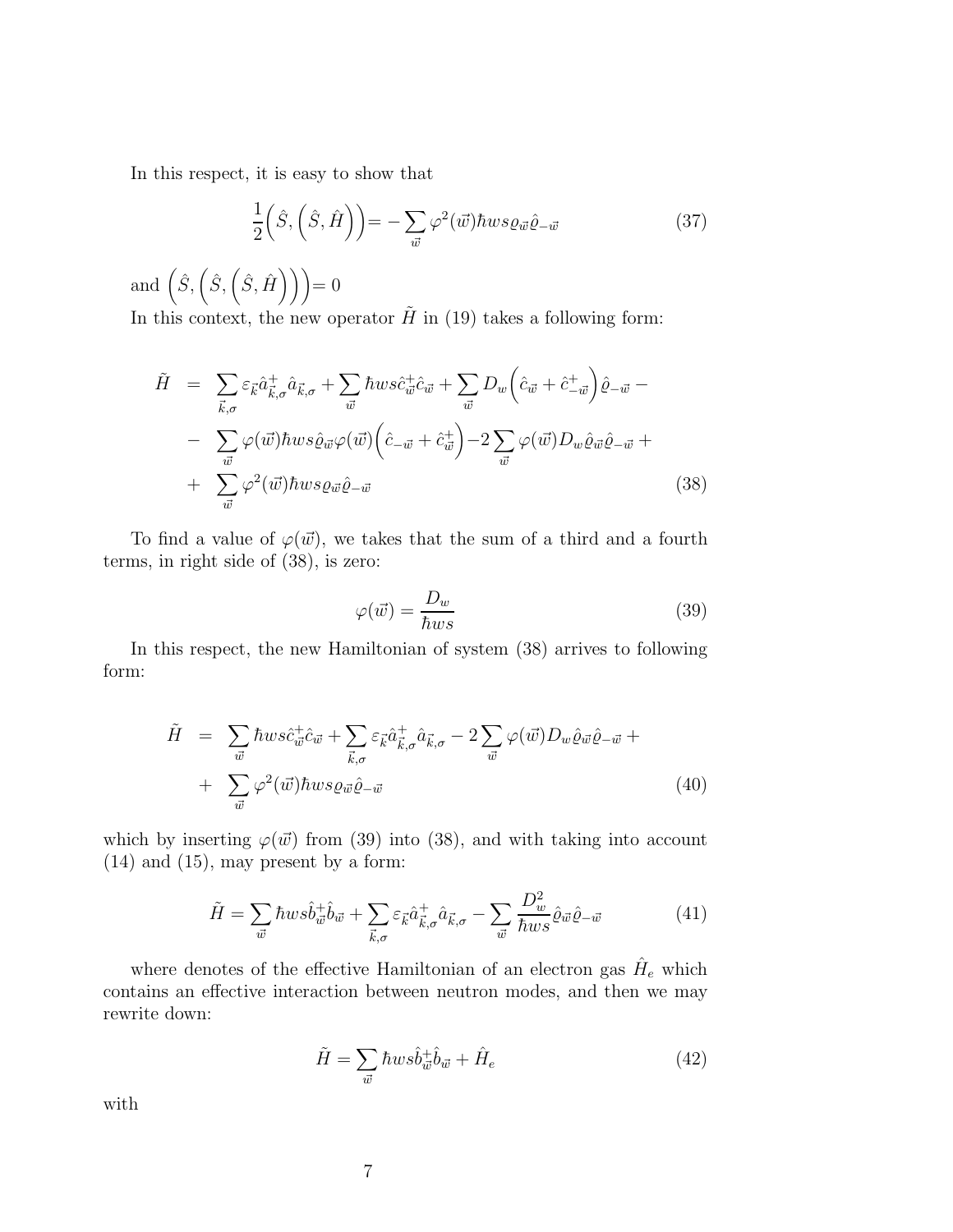$$
\hat{H}_e = \sum_{\vec{k},\sigma} \varepsilon_{\vec{k}} \hat{a}^+_{\vec{k},\sigma} \hat{a}_{\vec{k},\sigma} + \frac{1}{2V} \sum_{\vec{w}} V_{\vec{w}} \hat{\varrho}_{\vec{w}} \hat{\varrho}_{-\vec{w}}
$$
(43)

where  $V_{\vec{w}}$  is the effective potential of the interaction between electron modes, which at taking into account  $D_w = \sqrt{\frac{\alpha \hbar ws}{V}}$  $\frac{hws}{V}$ , has the form:

$$
V_{\vec{w}} = -\frac{2D_w^2 V}{\hbar ws} = -2\alpha \tag{44}
$$

Consequently, the effective scattering between two electrons is presented in the coordinate space by a following form:

$$
V(\vec{r}) = \frac{1}{V} \sum_{\vec{w}} V_{\vec{w}} \cdot e^{i\vec{w}\vec{r}} = -2\alpha \delta(\vec{r}) \tag{45}
$$

because it is well known that  $\frac{1}{V} \sum_{\vec{w}} e^{i\vec{w}\vec{r}} = \delta(\vec{r}).$ 

# 3. The subtle error in the Cooper theory.

In 1956 Cooper had suggested that the density of states around the Fermi level could be approximated by its value at the Fermi energy  $E_f$  [7]. To find own meaning of the binding energy  $E_0 < 0$  of the electron pair system in the ground state, we use of the Schrödinger equation from the Cooper theory with denotes presented in this letter:

$$
1 = \frac{2\alpha m_e}{V} \sum_{E_f < E_p < E_f + \delta} \frac{1}{E_p - E_0} \tag{46}
$$

where  $E_p = \frac{p^2}{m_e}$  $\frac{p^2}{m_e}$ ;  $E_f = \frac{p_f^2}{2m_e}$  is the Fermi energy;  $p_f$  is the momentum of Fermi;  $\delta$  is the thickness of the energetic layer which is a very small in respect to Fermi energy  $\delta \ll E_f$ , at the Fermi level.

The solution of (46) for finding of the binding energy  $E_0 < 0$  suggests to calculate of right part of (46):

$$
\frac{1}{V} \sum_{E_f < E_p < E_f + \delta} \frac{1}{E_p - E_0} = \frac{1}{2\pi\hbar^3} \int_{p_f}^{p_f + \frac{\delta m_e}{p_f}} \frac{p^2}{\frac{p^2}{m_e} - E_0} dp = A \tag{47}
$$

At application of the well known mathematical formulae

$$
\int \frac{x^2 dx}{x^2 - a^2} = x - \frac{a}{2} ln \left| \frac{a + x}{a - x} \right|
$$

and using of it into (46), we obtain

$$
1 = \frac{\alpha m_e A}{\pi^2 \hbar^3} \tag{48}
$$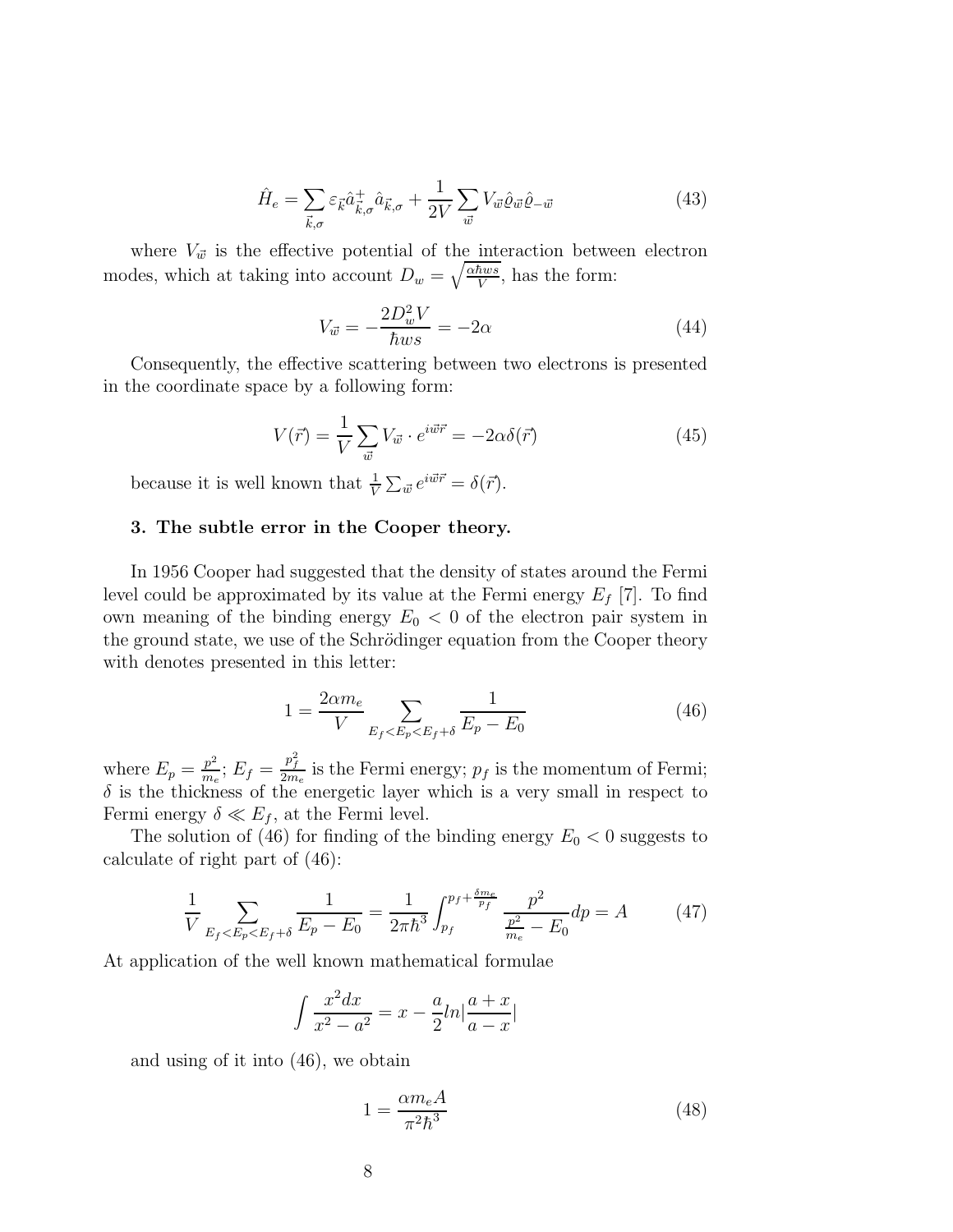where

$$
A = \frac{\delta m_e}{p_f} - \frac{\sqrt{-E_0 m_e}}{2} \cdot \ln \left| \frac{p_f + \frac{\delta m_e}{p_f} + \sqrt{-m_e E}}{p_f + \frac{\delta m_e}{p_f} - \sqrt{-m_e E_0}} \right| \tag{49}
$$

Obviously, the value of second term in right side of (49) is

$$
\frac{\sqrt{-E_0 m_e}}{2} \cdot \ln \left| \frac{p_f + \frac{\delta m_e}{p_f} + \sqrt{-m_e E}}{p_f + \frac{\delta m_e}{p_f} - \sqrt{-m_e E_0}} \right| > 0
$$

therefore, as result of (49),  $A < \frac{\delta m_e}{p_f}$ , which replaces the Eq.(48) as an inequality:

$$
1 = \frac{\alpha m_e A}{\pi^2 \hbar^3} < \frac{\alpha \delta m_e^2}{\pi^2 \hbar^3 p_f} \tag{50}
$$

Hence, we note that the scattering term  $V_w$  in (44) can be expressed by term of S-wave potential interaction between two electrons [6]:

$$
V_w = -\frac{4\pi\hbar^2 d}{m_e} = -2\alpha\tag{51}
$$

where  $d$  is the scattering amplitude which in turn satisfies to a condition  $\frac{p_f d}{\hbar} \ll 1$ . The later condition is a very important factor for existence of the term of interaction between phonon excitations and electron modes by S-wave scattering, therefore, inserting value  $\alpha$  from (51) to (50), we have

$$
1 < \frac{2\delta m_e}{\pi p_f^2} \cdot \frac{dp_f}{\hbar} \ll \frac{1}{\pi} \frac{\delta}{E_f} \tag{52}
$$

at  $\frac{p_f d}{\hbar} \ll 1$  and  $E_f = \frac{p_f^2}{2m_e}$ .

It is a well known for example that the ratio  $\frac{\delta}{E_f} \approx 0.1$ . This fact implies that the right side of (52) equals to  $\frac{1}{\pi}$ δ  $\frac{\delta}{E_f} = \frac{0.1}{\pi} = 0.03$ , and then, the inequality (52) represents as a non-sense result because there is a non sense inequality 1 ≪ 0.03. Consequently, we can state that the attractive potential cannot couple two electrons as the Cooper pair because (48) cannot have a solution at condition  $\frac{p_f d}{\hbar} \ll 1$ .

We now show an origin of creation of so-called flaw in the theory of Cooper. As it is known, for finding of meaning  $A$  in Eq.(47), the Cooper introduced an approximation for density electron states  $\rho(E)$  which suggest a following approximation as  $\rho(E) \approx \rho(E_f)$ . In this respect, the Cooper calculated a value of  $A$  in (49) by following way: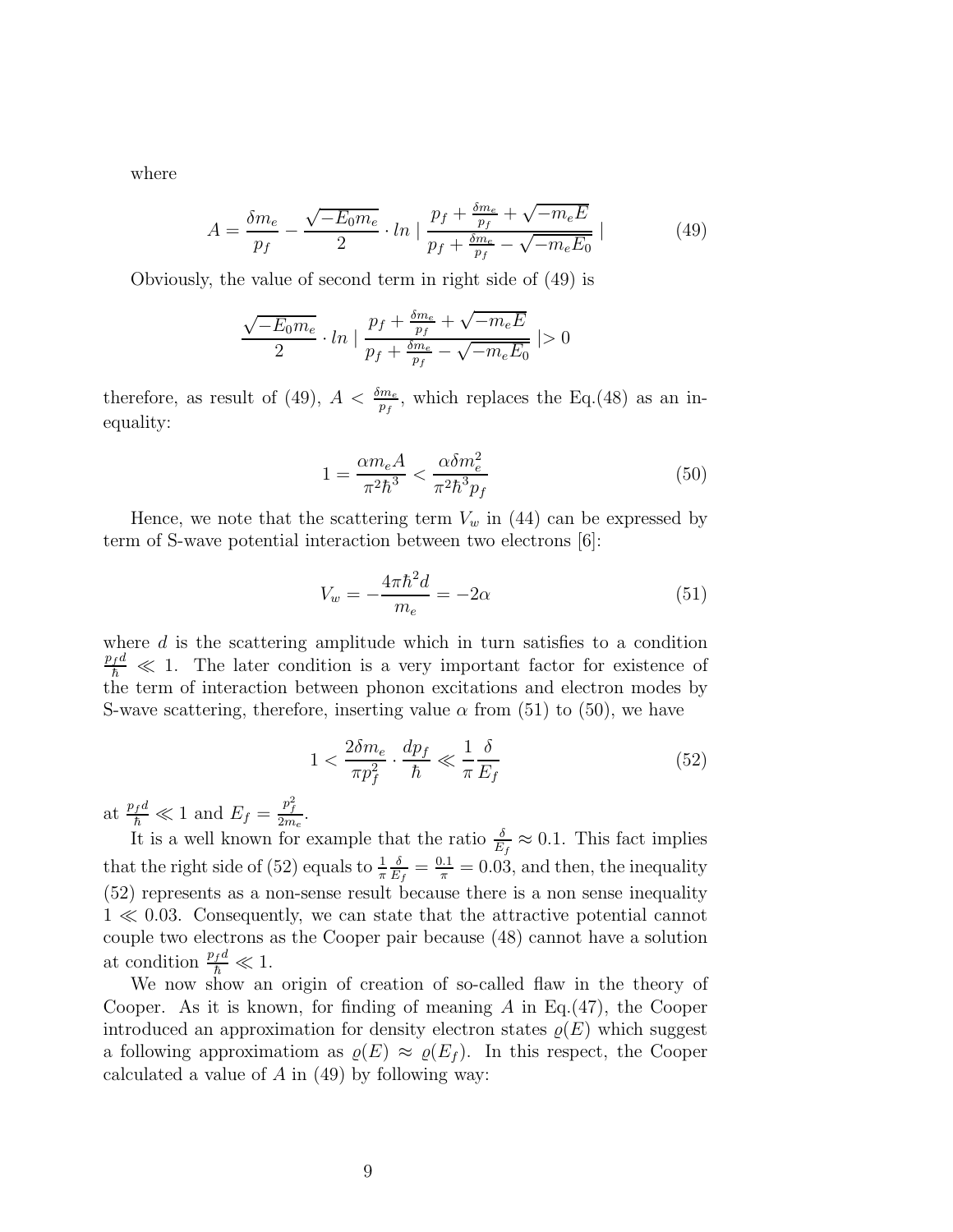$$
A = \frac{1}{V} \sum_{E_f < E < E_f + \delta} \frac{1}{E - E_0} = \int_{E_f}^{E_f + \delta} \frac{\varrho(E) dE}{E - E_0} = \varrho(E_f) \ln \left| \frac{E_f + \delta - E_0}{E_f - E_0} \right| > 0 \tag{53}
$$

where a value of  $A > 0$  is a positive number. In this context, the equation (48) may have a solution, and always is fulfilled by support of a wrong approximation  $\rho(E) \approx \rho(E_f)$  which was introduced by Cooper by handling. However, as we have been seen, the correct form of value A, presented in (48), leads to a non-sense result.

To solve the problem connected with creation electron pair we try to replace the strong interaction between two electrons in (45) by a screening effective scattering.

#### 4. Creation Spinless Electron Pairs.

The term of the interaction between two electrons  $V(\vec{r})$  in the coordinate space mediates the attractive Coulomb interaction between two charged particles with mass of electron  $m_e$ , having the opposite effective charges  $e_*$  and  $-e<sub>*</sub>$ , which together create a neutral system. Indeed, the effective Hamiltonian of an electron gas is rewritten down in the space of coordinate by following form:

$$
\hat{H}_n = \sum_{i=1}^{\frac{n}{2}} \hat{H}_i = -\frac{\hbar^2}{2m_e} \sum_{i=1}^n \Delta_I + \sum_{i < j} V(|\vec{r}_i - \vec{r}_j|) \tag{54}
$$

where  $\hat{H}_i$  is the Hamiltonian of system consisting two electron with opposite spin which have a coordinates  $\vec{r}_i$  and  $\vec{r}_j$ :

$$
\hat{H}_i = -\frac{\hbar^2}{2m_e}\Delta_i - \frac{\hbar^2}{2m_e}\Delta_j + V(|\vec{r}_i - \vec{r}_j|)
$$
\n(55)

The transformation of considering coordinate system to the relative coordinate  $\vec{r} = \vec{r}_i - \vec{r}_j$  and the coordinate of center mass  $\vec{R} = \frac{\vec{r}_i + \vec{r}_j}{2}$  $\frac{+r_j}{2}$ , claims

$$
\hat{H}_i = -\frac{\hbar^2}{4m_e}\Delta_R - \frac{\hbar^2}{m_e}\Delta_r + V(\vec{r})
$$
\n(56)

To find the binding energy  $E < 0$  of electron pair, we search the solution of a wave equation with introduction of wave function  $\psi(\vec{r})$  by presentation of the Schrödinger equation:

$$
\hat{H}_i \psi_s(\vec{r}) = E \psi_s(\vec{r})
$$

In this respect, we have a following equation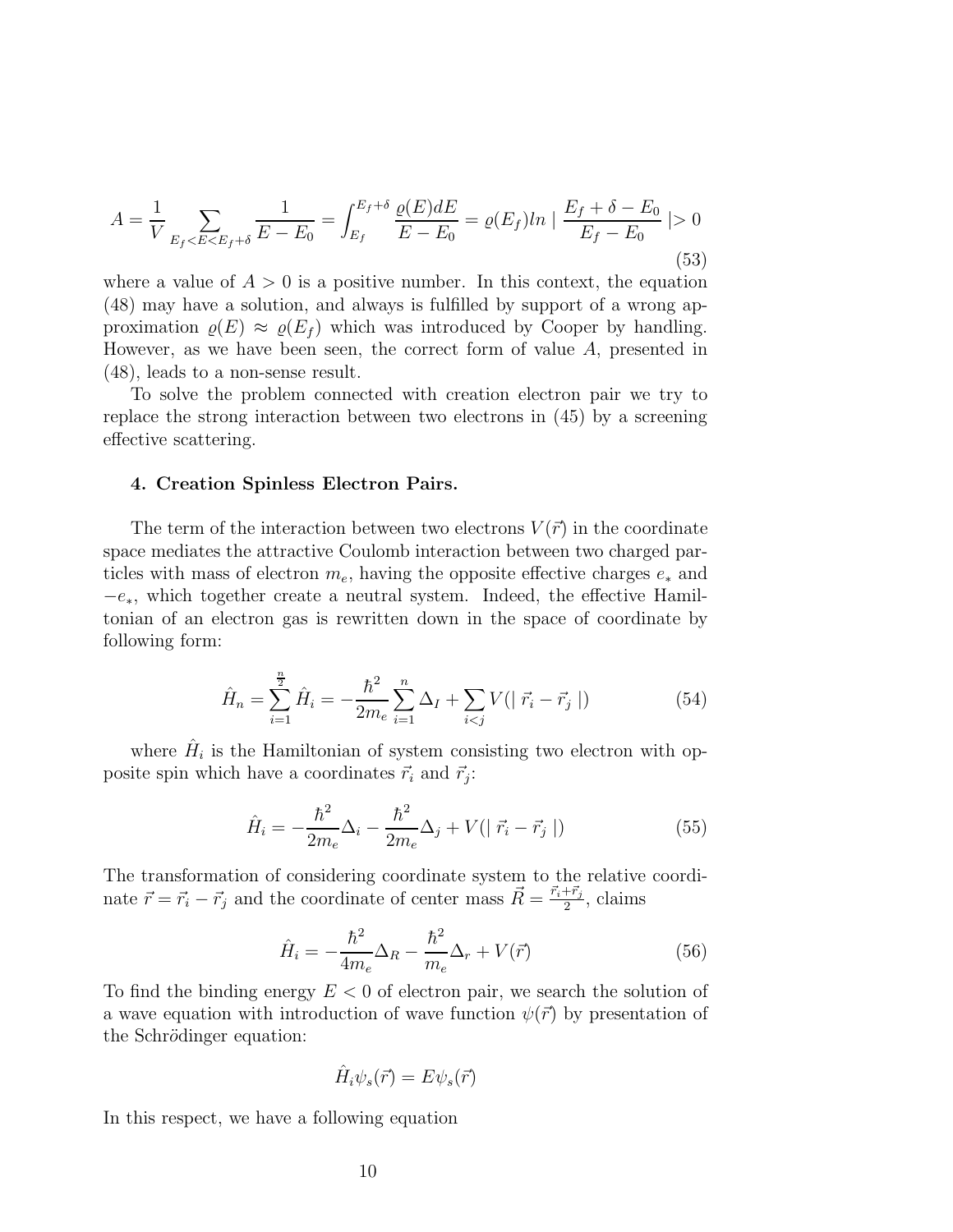$$
-\frac{\hbar^2}{m_e}\Delta_r\psi_s(\vec{r}) + V(\vec{r})\psi_s(\vec{r}) = E\psi(\vec{r})\tag{57}
$$

which may determine the binding energy  $E < 0$  of electron pair, if we claim that the condition  $\frac{p_f d}{\hbar} \ll 1$  always is fulfilled. This reasoning implies that the effective scattering between two electrons in (45) is presented in the coordinate space by a well known following form:

$$
V(\vec{r}) = \frac{1}{V} \sum_{\vec{w}} V_{\vec{w}} \cdot e^{i\vec{w}\vec{r}} = 4\pi \int_0^{w_f} V_{\vec{w}} w^2 \frac{\sin(wr)}{wr} dw \tag{58}
$$

where we introduce a following approximation as  $\frac{\sin(wr)}{wr} \approx 1 - \frac{w^2r^2}{6}$  $rac{2r^2}{6}$  because the conditions  $w \leq w_f$  and  $w_f d \ll 1$  lead to  $w_f r \ll 1$   $(w_f = \left(\frac{3\pi^2 n}{V}\right)^2)$ V  $\int^{\frac{1}{3}}$  is the Fermi wave number). The later condition defines a state for distance  $r$ between two neighboring electrons  $r \ll \frac{1}{w_f} = \left(\frac{V}{3\pi^2 n}\right)$  $\int_{0}^{\frac{1}{3}}$ . In this context, by taking into consideration  $\frac{4\pi w_f^3}{3} = \frac{n}{2V}$  $\frac{n}{2V}$  and (44), we obtain

$$
V(\vec{r}) \approx -\frac{\alpha n}{V} + \alpha \left(\frac{n}{V}\right)^{\frac{5}{3}} \cdot r^2
$$
\n(59)

Thus, the effective interaction between electron modes  $V(\vec{r}) = -2\alpha\delta(\vec{r})$ (45) is replaced by a screening effective scattering presented in (59). This approximation means that there is an appearance of a screening character in the effective scattering because as we see the later depends on the density electron modes. Inserting value of  $V(\vec{r})$  from (59) to (57), and denoting  $E = E_s$ 

$$
\left[-\frac{\hbar^2}{m_e}\Delta_r - \frac{n\alpha}{V} + \alpha\left(\frac{n}{V}\right)^{\frac{5}{3}} \cdot r^2\right] \psi_s(r) = E_s \psi_s(r) \tag{60}
$$

We transform the form (60) by a following form:

$$
\frac{d^2\psi_s(r)}{dr^2} + \left(\lambda - \theta^2 r^2\right)\psi_s(r) = 0\tag{61}
$$

where we take  $\theta = \sqrt{\frac{m_e \alpha}{m_e \alpha}}$  $\frac{n_e \alpha}{\hbar^2} \bigg( \frac{n}{V}$ V  $\overline{\bigg\}^{\frac{5}{3}}$ , and  $\lambda = \frac{m_e E_s}{\hbar^2}$  $\frac{\hbar e E_s}{\hbar^2} - \frac{\alpha m_e n}{\hbar^2 V}$  $\hbar^2$ V

By application of the wave function  $\psi_s(r)$  via the Chebishev-Hermit function  $H_s(it)$  from an imaginary number as argument it [8] (where i is the imaginary one; t is the real number;  $s = 0; 1; 2; \dots$ , the equation (61) has a following solution as:

$$
\psi_s(\vec{r}) = e^{-\theta \cdot r^2} H_s(\sqrt{\theta} \cdot r)
$$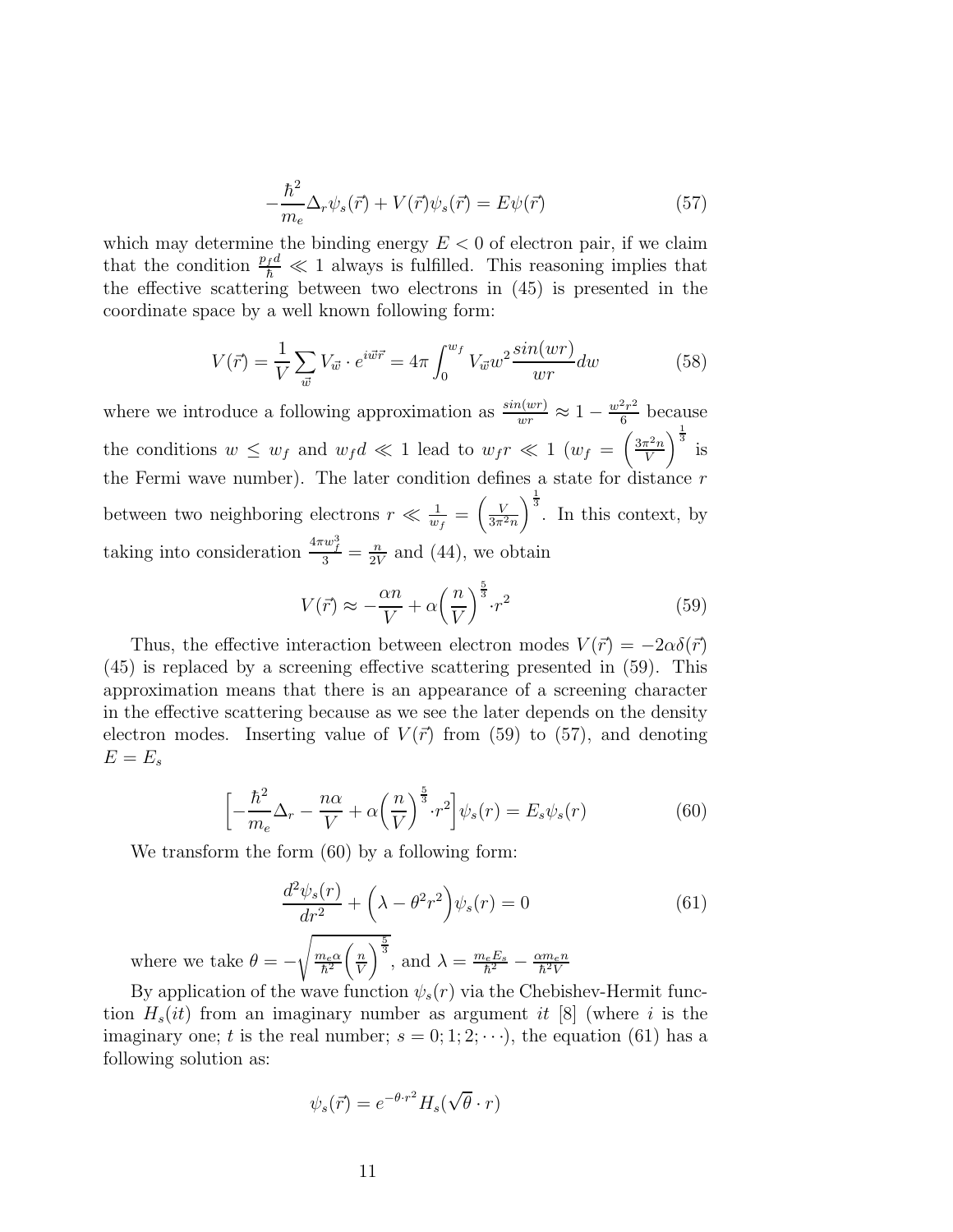where

$$
H_s(it) = i^s e^{-t^2} \frac{d^s e^{t^2}}{dt^s}
$$

at  $\theta < 0$  within

$$
\lambda = \theta(s + \frac{1}{2})
$$

Consequently, the quantity of the binding energy  $E_s$  of electron pair with mass  $m_0 = 2m_e$  is rewritten as:

$$
E_s = -\sqrt{\frac{\alpha \hbar^2}{m_e} \left(\frac{n}{V}\right)^{\frac{5}{3}}} \left(s + \frac{1}{2}\right) + \frac{\alpha n}{V} < 0 \tag{62}
$$

at  $s = 0; 1; 2; \cdots$ 

The normal state of electron pair corresponds to quantity  $s = 0$  which defines the maximal quantity of the binding energy of ion pair:

$$
E_0 = -\sqrt{\frac{\alpha \hbar^2}{m_e} \left(\frac{n}{V}\right)^{\frac{5}{3}}} + \frac{\alpha n}{V} < 0 \tag{63}
$$

which implies that the creation of the superconducting phase of the metal is appeared by the condition for density of metal  $\frac{n}{V}$ :

$$
\frac{n}{V} > \left(\frac{C^2 m_e}{2Ms^2\hbar^2}\right)^{\frac{3}{2}}
$$

At choosing  $C \approx 10ev$  [4];  $M \approx 5 \cdot 10^{-26} kg$ ;  $s \approx 3 \cdot 10^3 m$ , we estimate that any metal with density of electron

$$
\frac{n}{V}>10^{27}\frac{1}{m^3}
$$

may represent as a superconductor.

Thus, the spinless electron pair is created in a phonon gas-electron gas mixture by the term of the interaction between the phonon excitations and electron modes which in turn is removed by an induced the effective interaction which mediate via electron modes. The later determines a bound state on a electron pair with binding energy (63) which depends on the density of electron modes  $\frac{n}{V}$ , the constant of interaction C and mass of ion M. In accordance with this reasoning, the Hamiltonian system with superconducting phase takes a following form:

$$
\tilde{H} = \sum_{\vec{p}} \varepsilon_{\vec{p}} \hat{b}_{\vec{p}}^{\dagger} \hat{b}_{\vec{p}} + \sum_{\vec{p}} \frac{p^2}{2m_0} \hat{d}_{\vec{p}}^{\dagger} \hat{d}_{\vec{p}} \tag{64}
$$

where  $\hat{d}_{\vec{p}}^+$  and  $\hat{d}_{\vec{p}}$  are, respectively, the "creation" and "annihilation" Boseoperators of a free electron pairs with momentum  $\vec{p}.$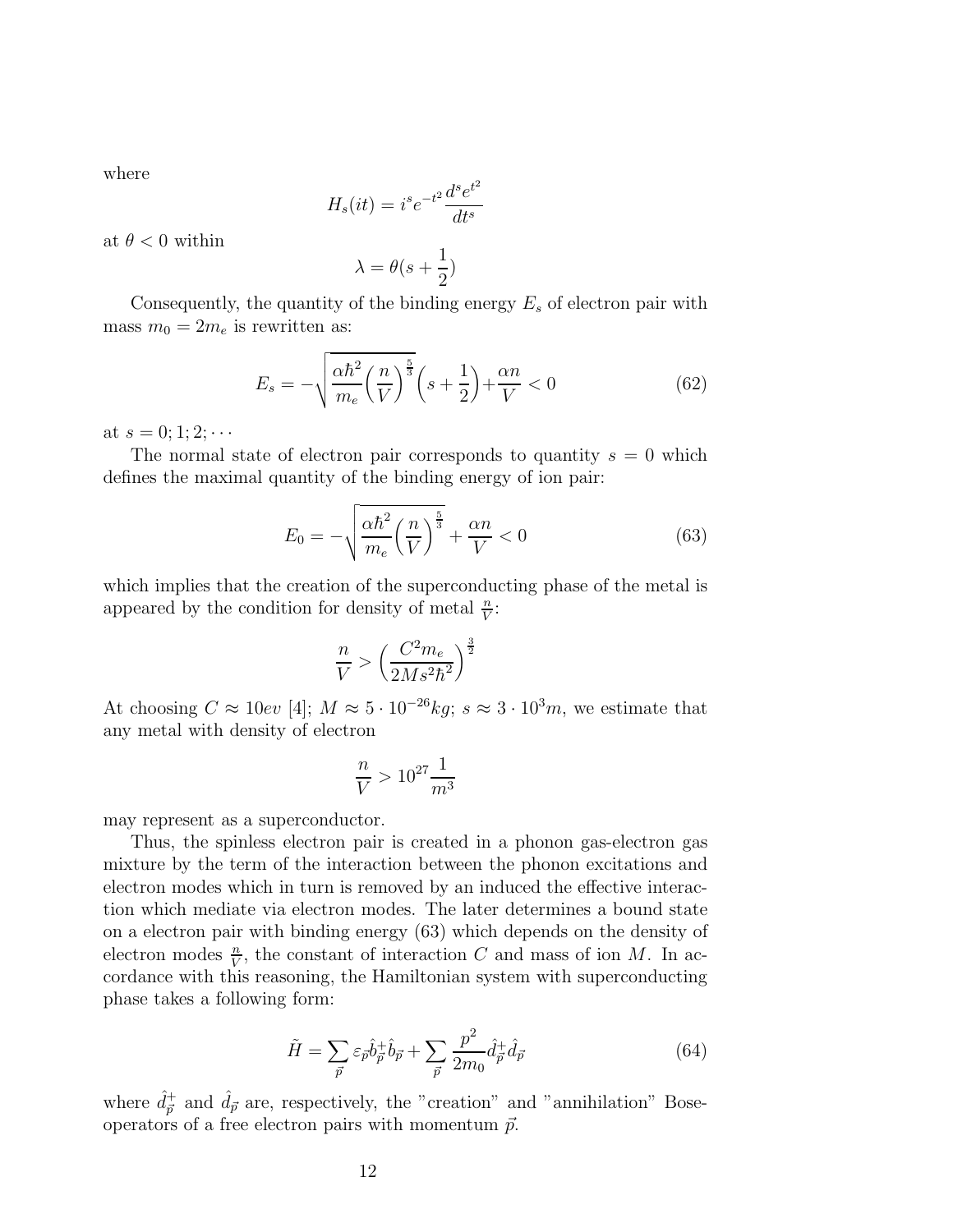In conclusion, we note that the new solution of the problem superconductivity, presented in this letter, might be useful for describing of the thermodynamic properties of a dilute gas of the Boson-Fermion mixtures confined in traps. This fact implies that the Frölich could discover the electron pairs in a superconductivity earlier then it was made by the Cooper [7] by support of wrong approximation.